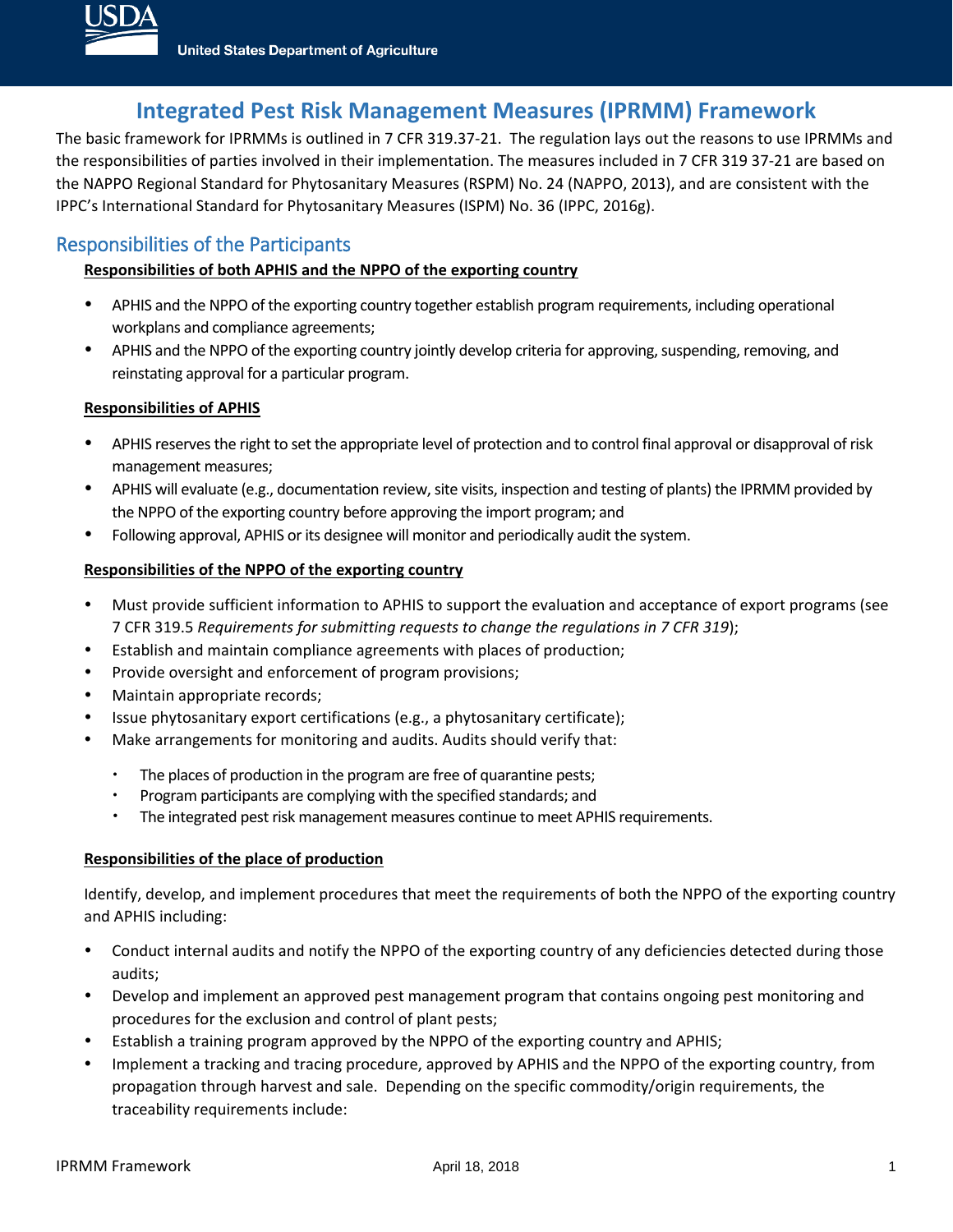- The origin and pest status of mother stock;
- The year of propagation and the place of production of all plant parts intended for export;
- Geographic location of the place of production;
- Location of plants for planting within the place of production;
- The plant taxon; and
- The purchaser's identity.
- Develop a manual approved by the NPPO of the exporting country and APHIS that guides the place of production's operation and that includes the following components:
	- Administrative procedures (including roles and responsibilities and training procedures);
	- Pest management plan;
	- · Internal audit procedures;
	- Management of noncompliant product or procedures;
	- Traceability procedures; and
	- Recordkeeping systems.
- Maintain written and/or electronic records on its premises as specified by APHIS and the NPPO of the exporting country.

#### **Responsibilities of plant brokers trading in plants for planting produced in accordance with IPRMM**

A plant broker is defined as "An entity that purchases or takes possession of plants for planting from an approved place of production for the purpose of exporting those plants without further growing beyond maintaining the plants until export". Responsibilities include:

- Ensure the traceability of export consignments to an approved place of production or production site;
- Maintain the phytosanitary status of the plants equivalent to an approved place of production from purchase, storage, and transportation to the export destination; and
- Provide documentation for these activities.

### **Designing IPRMMs**

The design of the IPRMM model comprises a series of steps that may occur in sequence or in parallel:

- Identify hazards and risks. Simply put, a hazard is what could go wrong. In the case of an IPRMM for plants for planting, the hazard is a plant pest, usually a quarantine plant pest. The difference between a hazard and a risk is that risk includes not only what can go wrong (pest) but how likely is it, and what the consequences are. Hazards can be identified by developing a pest list, and risks can be identified by a pest risk analysis (PRA).
- Identify critical control points. Identify steps in the pathway that provide opportunities to introduce pests.
- Identify potential mitigation measures. Determine whether there are mitigation measures to reduce the risk of pest introduction into the production process and where in the process they can be applied. Efficacy for measures associated with critical control points should be documented. They may be derived from regulatory standards, guidelines, scientific literature, experimental studies or consultation with industry.
- Establish a system for monitoring and audit procedures. Verification procedures are established to track the system's operation, indicate when noncompliance has occurred and when corrective action must be taken. Clear guidance on how to deal with positive finds as well as other noncompliances that may be detected in monitoring/ audits must be established.
- **Establish record-keeping and documentation requirements.**

These steps are outlined in **Figure 1 below.**

### Factors That Affect Plant Pest Risk

Annex 1 of ISPM 36 (IPPC, 2016g) provides a summary of various factors that contribute to the relative risk of plants for planting including factors related to the type of plant material, factors related to how the plants are produced, factors related to growing conditions and factors related to intended use of the plants. These are factors to consider in developing IPRMMs.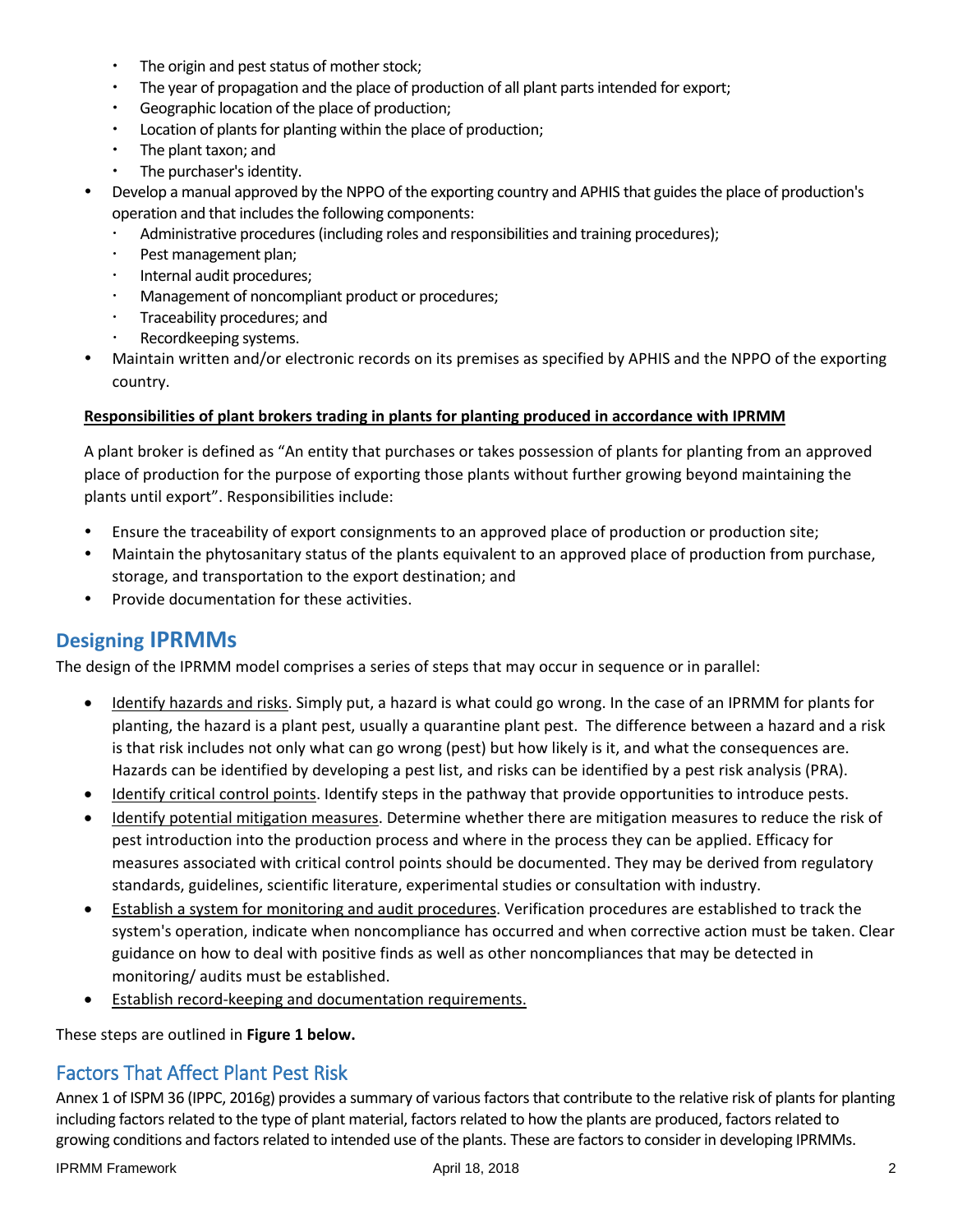#### *Plant-related factors that affect risk*

The initial plant-related risk factor considered is the commodity/origin combination— what is the plant taxon and where is it being produced and exported. A range of relative risk is associated with the type of plant material imported (loosely arranged from lowest to highest risk):

- Meristem tissue cultures;
- *In vitro* cultures;
- Budwood;
- Unrooted cuttings;
- Rooted cuttings;
- Root fragments, root cuttings, rootlets or rhizomes;
- Bulbs and tubers;
- Bare root plants;
- Rooted plants in pots.

Pest risk may increase with plant age, as older plants have had longer exposure to potential pests.

#### *Production-related factors that affect risk*

How plants for planting are produced may influence the level of pest risk. Factors to consider including:

- Growing media
	- Type- soil as a growing medium is likely to pose a greater pest risk than a soil-free medium;
	- Sterilization, pasteurization or other effective methods for treating the growing medium;
	- Whether the growing media is new or reused;
	- The origin of the growing media; and
	- Degree of processing and any treatments applied.
	- Irrigation method and water source
	- Growing conditions
		- Growth chamber grown;
		- Greenhouse grown;
		- Screenhouse grown;
		- Field grown in containers (pots, tubs etc.);
		- $\cdot$  Field grown; and,
		- Plants collected from the wild;
- Mixing of different plant species.

#### *Intended uses that affect pest risk*

Different intended uses that affect the pest risk may include whether plants are grown as annuals or perennials, whether they are grown indoors or outdoors, and whether they are grown in urban areas, field or nursery etc.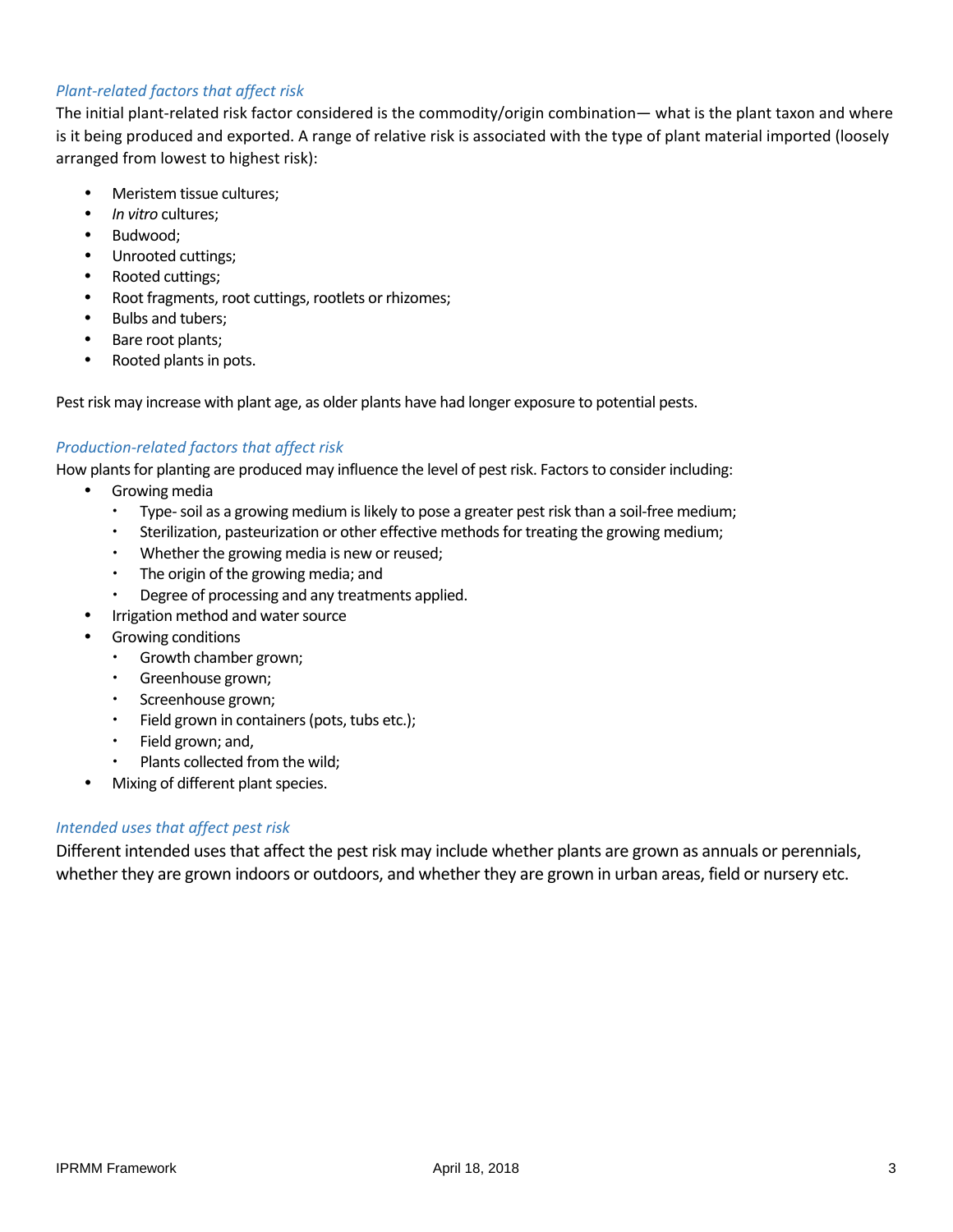# **Figure 1.** *Design Flow for Developing an IPRMM*

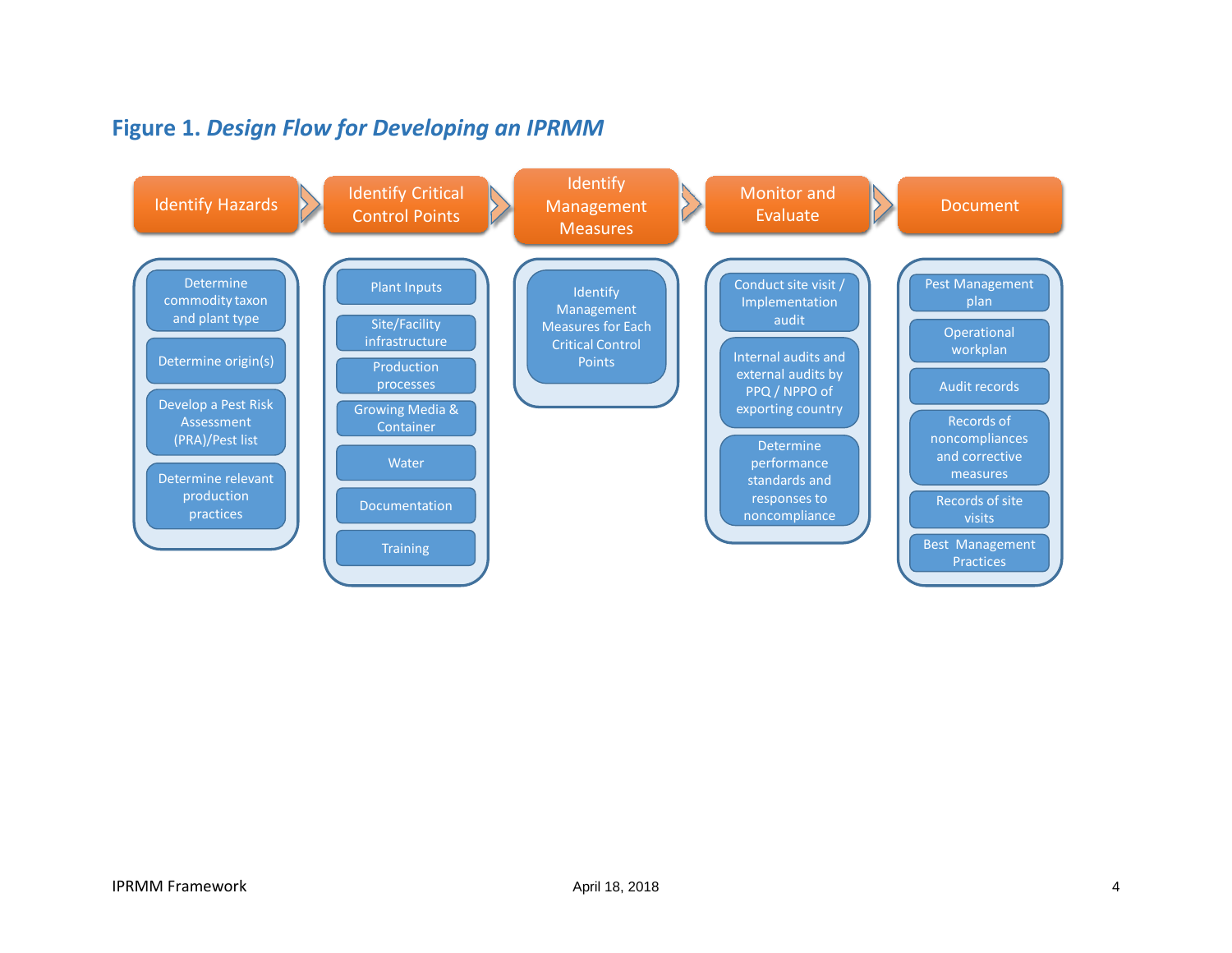### Pest Risk Management Measures

These include measures:

- To ensure the area or place of production is free from pests;
- Applied to prevent or reduce original infestation in the exported plant material;
- $\cdot$  Applied to the consignment;
- Applied in the PRA area (e.g., restricted distribution, intended use of the plant material).

#### *Inspection*

The IPPC defines inspection as, "Official visual examination of plants, plant products or other regulated articles to determine if pests are present and/or to determine compliance with phytosanitary regulations" (IPPC, 2016f). Inspection can occur at various points in a commodity pathway such as at the port-of-entry into the importing country and in the exporting country. As a risk management option, inspection may be used at various stages before, during, and after the harvest of plants. Inspection as a risk management measure is most appropriate in situations where the target pest(s) are easily detected, produce characteristic signs or symptoms, and present a low risk of introduction. Conversely, inspection may not be suitable when pests are difficult to detect, or are likely to survive in the commodity and mobile enough to leave and find suitable hosts and mate. Guidance on the requirements and factors considered in implementing phytosanitary inspections are given in ISPM 23 (IPPC, 2016b). A critical factor to consider when implementing an inspection protocol is sampling. The rate of sampling can be determined by operational factors (i.e., number of inspectors, time constraints, size of lots or consignments, etc.), or it may be determined statistically (i.e., biometric sampling, fixed percentage sampling). Guidance on sampling of consignments for inspection is given in ISPM 31 (IPPC, 2016d).

#### *Certification*

Various measures may be considered 'certification' procedures when developing IPRMM protocols. These may include export certifications like phytosanitary certificates and additional declarations, oversight by the NPPO of the importing country, registered or approved production facilities, compliance agreements or operational work plans.

#### *Treatments*

Types of treatments include chemical (e.g., fumigants, aerosols, mists, fogs, dusts, dips, granules and sprays), thermal (e.g., hot water dip), controlled atmospheres, and physical methods such as rogueing and grading. Treatments may be applied for desired effects including killing, inactivating or removing pests and may be applied in the country of origin or upon import at the point of entry or destination. Guidance on phytosanitary treatments is given in ISPM 28 (IPPC, 2016c).

#### *Surveillance and monitoring*

Surveillance and monitoring, for example by trapping insects, may be required during production to detect pest populations, or to determine if specified pest populations levels trigger additional control measures. Surveillance and monitoring are also important components of pest risk management for measures such as pest freedom or areas of low pest prevalence.

#### *Sanitation and hygiene*

Some examples of sanitation and hygiene measures includes:

Pest exclusionary structures/containment facilities;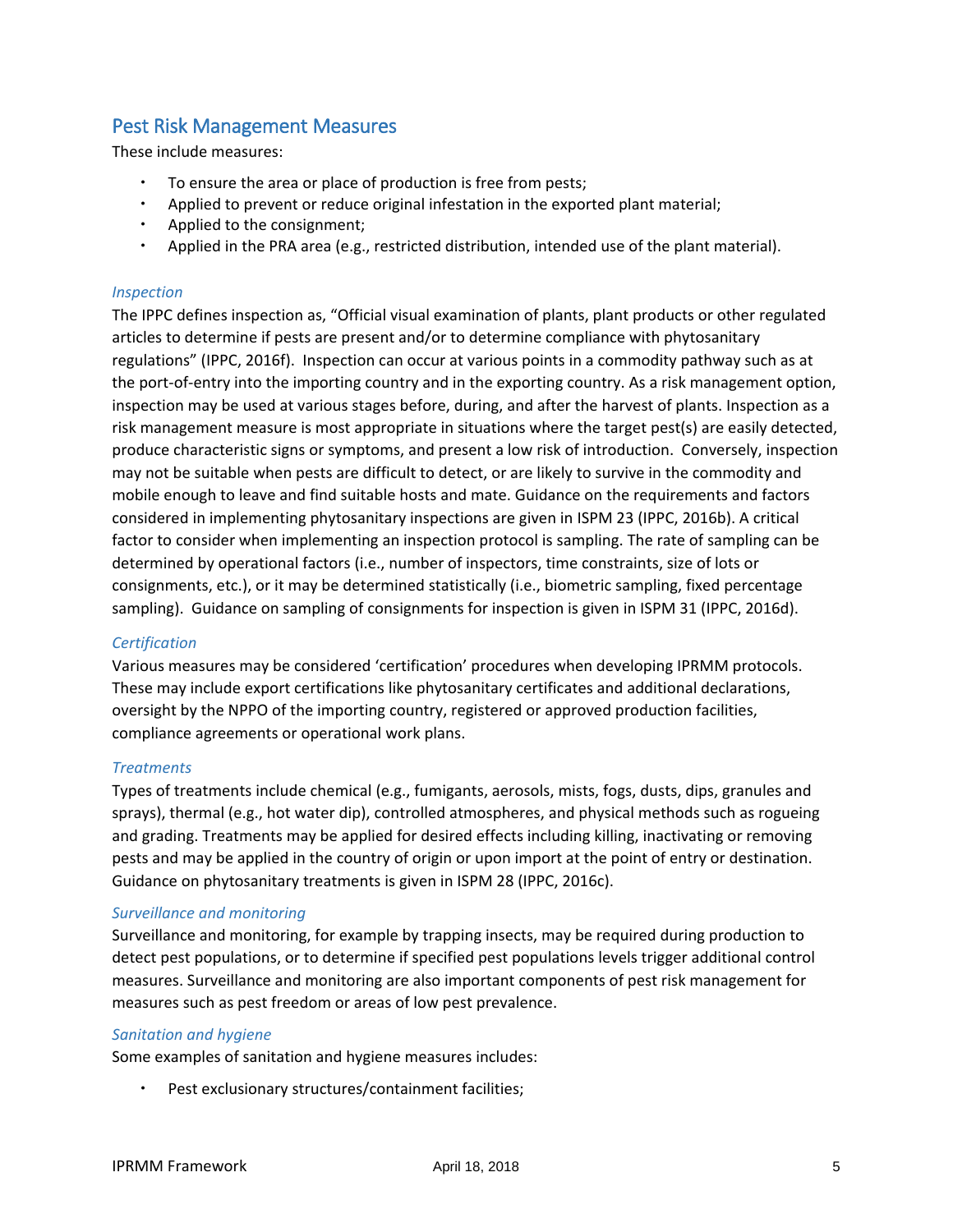- Regular removal of infested plants and plant debris;
- Disinfection of tools and equipment;
- Removal of weeds and non-crop plant material;
- Treatment of water;
- Management of surface water;
- Personal hygiene (e.g. hand washing, foot baths, coveralls or aprons);
- Limited access to production facilities; and
- Safeguarding of packaging material and packaging facilities.

#### *Pest-free concepts*

Pest-free concepts employ a combination of factors including pest risk management measures, cultural practices, climate, pest biology, physical geography, etc. to exclude pests. Pest free concepts include both spatial and temporal pest exclusion. Some examples of the variety of pest-free concepts include:

- Pest-free areas (PFA);
- Pest-free places of production or pest-free production sites;
- Pest-free growing periods; and
- Harvest and shipping windows.

Guidance on the establishment and maintenance of various pest-free concepts can be found in ISPM 10 (IPPC, 2016e).

#### *Postentry measures*

Some examples of postentry measures include:

- Postentry quarantine;
- Limits on the end use of the commodity; and
- Limited distribution.

#### Choosing Risk Management Measures

The obvious consideration in choosing what risk management measures to incorporate into an IPRMM is the efficacy of any measure. In addition, certain plants for planting programs codify specific risk management measures in their relevant regulations. Areas to be considered can be informed by the following questions:

- Is/are the chosen measures feasible? Factors include the availability of technology, cost, practicality and tolerance of the commodity (e.g., the effect of treatments on "shelf life" of commodities or toxicity).
- What are the impacts of the potential measures? For example, efficacy against other quarantine pests, impact on existing regulations, commercial impact, social impact, and environmental impact.
- Are the proposed measures commensurate with the pest risk?

**Appendix 1** provides suggestions for pest risk management measures grouped by pest type (**Table 1**) and by the type of plant material (**Table 2**).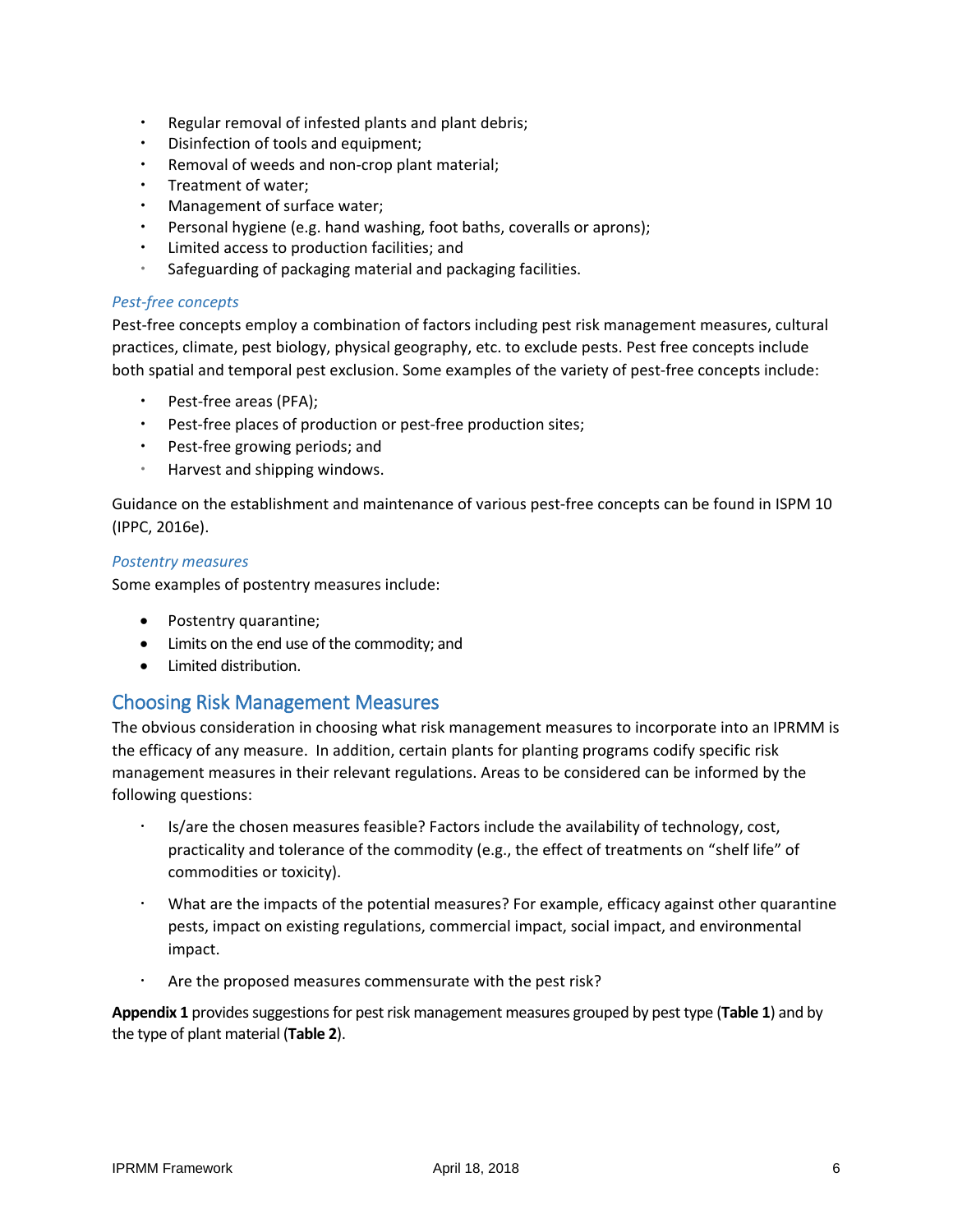#### *Other considerations in choosing measures*

ISPM 1 (IPPC, 2016a) describes several principles regarding the selection of risk management measures. One is ensuring the rational relationship of measures selected for pest risk management which means that the selected measure actually has an effect on mitigating pest risk, and the strength of measures is proportional to the pest risk posed by the proposed importation. Another basic principle contained in ISPM 1 is equivalence of phytosanitary measures. Multiple measures may exist that are equally effective at managing a given pest risk. Finally, selected measures must be considered in terms of consistency and the principle of non-discrimination. Pest risk management measures should be consistent among countries with the same phytosanitary status and comparable domestic phytosanitary requirements.

#### IPRMM Checklist

To assist in designing an IPRMM, APHIS has developed a checklist to guide applicants through documentation of a proposed IPRMM. The checklist is provided in **Appendix 2**.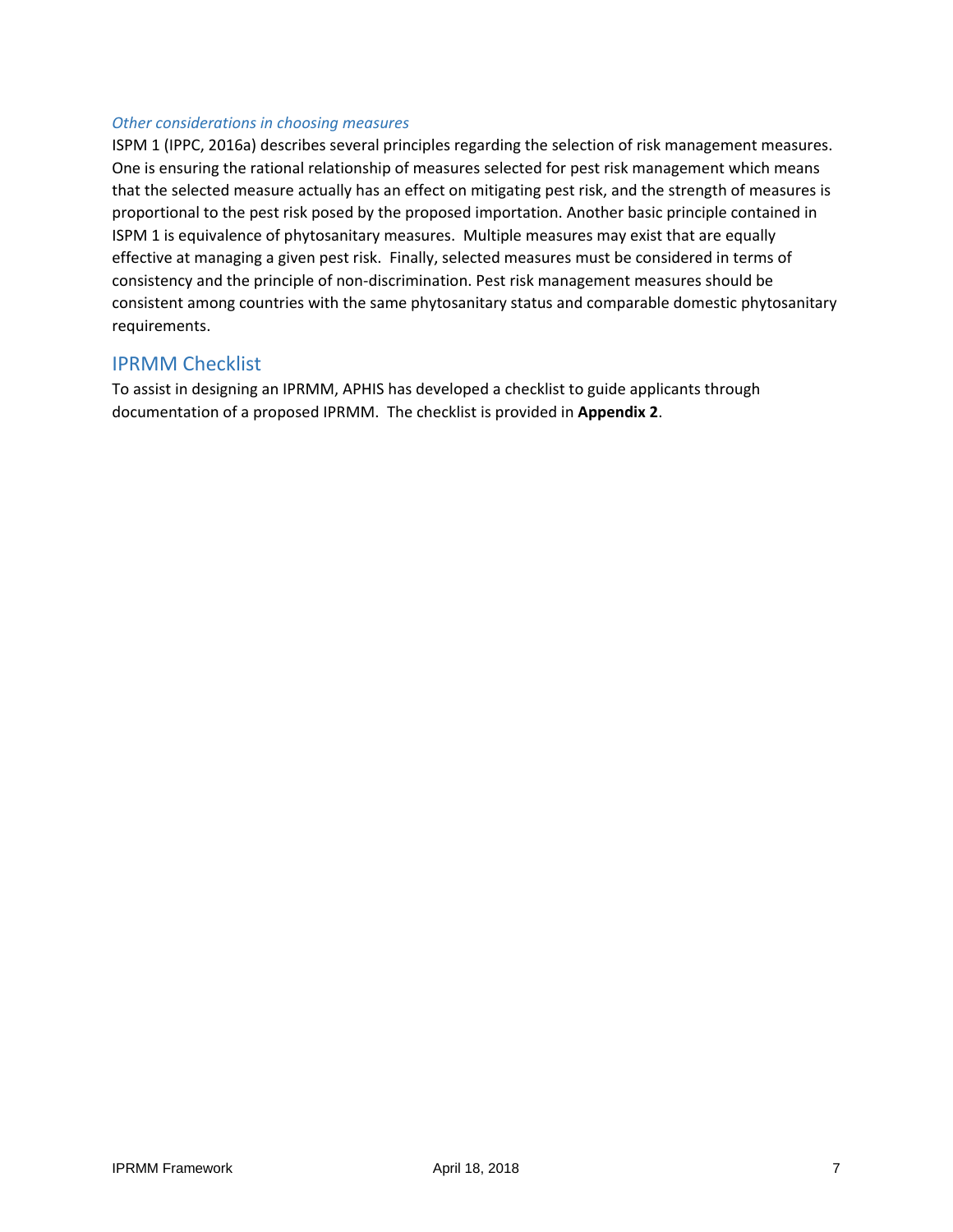# **Appendix 1:** Examples of measures categorized by pest and plant type

| Table 1. Examples of measures to reduce the pest risk categorized by pest group.<br>Reproduced from ISPM 36 (IPPC, 2016g).            |                                                                                                                                                                                                                                                                                                                                                                                                                                                                                                                                                                                                                                                                                                           |  |  |  |
|---------------------------------------------------------------------------------------------------------------------------------------|-----------------------------------------------------------------------------------------------------------------------------------------------------------------------------------------------------------------------------------------------------------------------------------------------------------------------------------------------------------------------------------------------------------------------------------------------------------------------------------------------------------------------------------------------------------------------------------------------------------------------------------------------------------------------------------------------------------|--|--|--|
| Pest group                                                                                                                            | <b>Potential measures</b>                                                                                                                                                                                                                                                                                                                                                                                                                                                                                                                                                                                                                                                                                 |  |  |  |
| Pests causing latent infections<br>and those that are likely to be<br>transmitted by plants for planting<br>without signs or symptoms | Derivation from mother plants that have been tested and found free from the relevant pest<br>Isolation from sources of infestation (e.g., buffer zone or geographical distance from other host plants, physical<br>isolation using a greenhouse or poly tunnel, isolation in time (e.g. growing season) from a source of infestation, i.e.,<br>temporal isolation)<br>Testing plants for freedom from pests<br>Production within a specified certification scheme or clean stock program that controls relevant pests<br>$\overline{\phantom{a}}$<br>Use of indicator plants<br>$\overline{\phantom{a}}$<br>Production of tissue cultures (including meristem tip cultures) which may eliminate pathogens |  |  |  |
| Pests having stages and<br>symptoms that are visible during<br>the growing season                                                     | Growing season inspection for freedom from pests or symptoms (e.g. at timed intervals, for example monthly for the<br>three months before export or at different growth stages)<br>Growing season inspection of the mother plants<br>Inspection after harvest to meet a specified tolerance level for a pest (e.g. tolerance for bulb rots by fungi/bacteria)<br>Pesticide applications<br>Ensuring appropriate conditions for symptom expression<br>Production within a specified certification scheme or clean stock program that controls the relevant pests.                                                                                                                                          |  |  |  |
| Pests spread by contact                                                                                                               | Prevention of contact with sources of infestation (e.g., other plants)<br>Hygiene measures for handling pruning tools and equipment between different batches/lots<br>Planning of activities in the place of production to work with plants of higher health first<br>Use of dedicated clothing and equipment in isolated places (e.g., screenhouses)<br>$\overline{\phantom{a}}$<br>Pesticide applications<br>Isolation from sources of infestation (e.g., buffer zone or geographical distance from other host plants, physical<br>isolation using a greenhouse or polytunnel, temporal isolation)                                                                                                      |  |  |  |
| Pests transmitted by vectors                                                                                                          | Isolation from sources of infestation (e.g., buffer zone or geographical distance from other host plants, physical<br>÷,<br>isolation using a greenhouse, screenhouse or polytunnel, temporal isolation)<br>Pre-planting soil testing for freedom from or to meet a tolerance for soil-borne pests or their vectors<br>$\overline{a}$<br>Pesticide treatments for control of insect vectors of pests (e.g. aphids).                                                                                                                                                                                                                                                                                       |  |  |  |
| Pests spread by wind                                                                                                                  | Isolation from sources of infestation (e.g. buffer zone or geographical distance from other host plants, physical<br>isolation using a glasshouse or polytunnel)<br>Pesticide applications.                                                                                                                                                                                                                                                                                                                                                                                                                                                                                                               |  |  |  |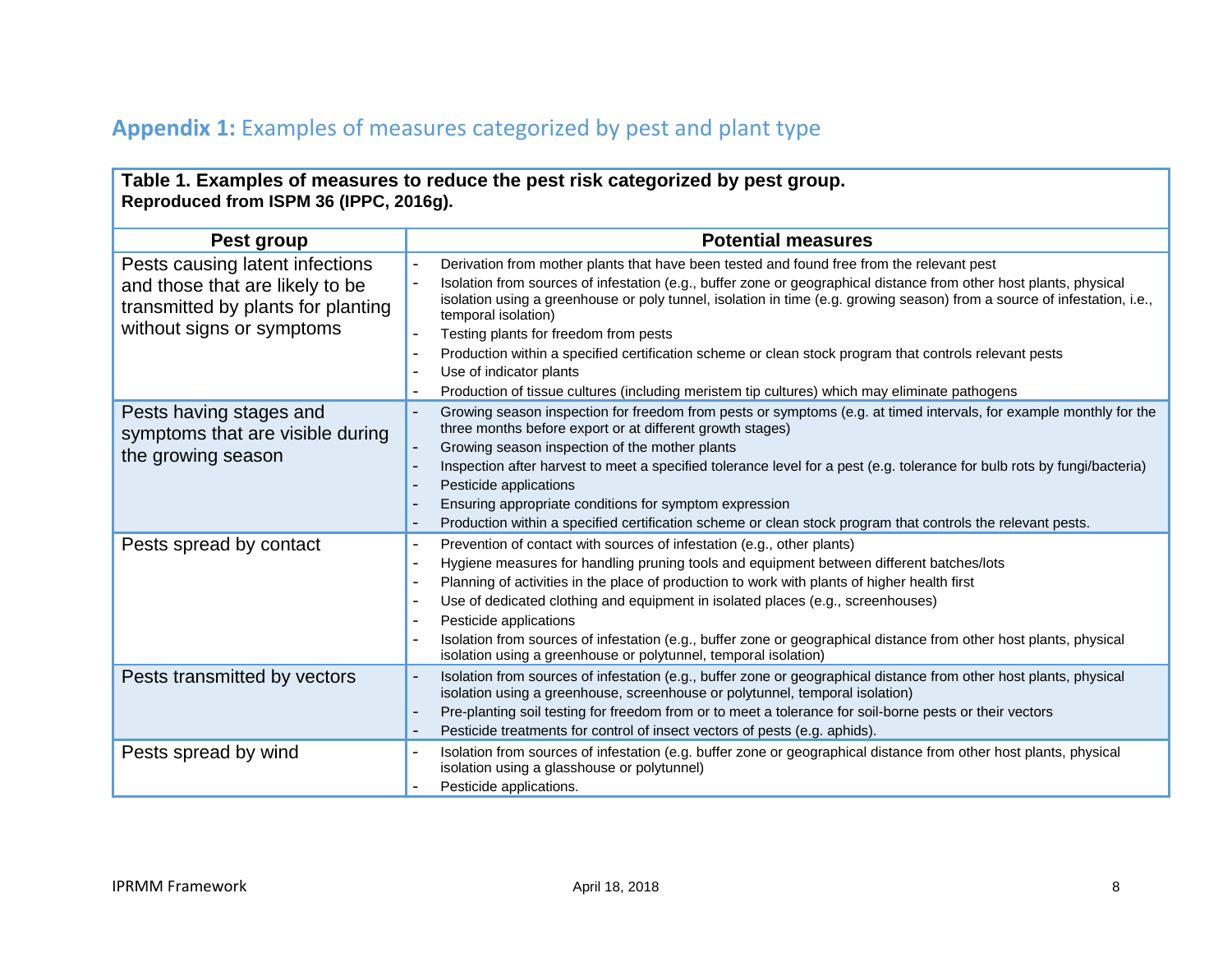| Table 1 (continued). Examples of measures to reduce the pest risk categorized by pest group.<br>Reproduced from ISPM 36 (IPPC, 2016g) |                                                                                                                                                                                                                                                                                                                                                                                                                                                                                                                                                                                                                                                                                  |  |  |
|---------------------------------------------------------------------------------------------------------------------------------------|----------------------------------------------------------------------------------------------------------------------------------------------------------------------------------------------------------------------------------------------------------------------------------------------------------------------------------------------------------------------------------------------------------------------------------------------------------------------------------------------------------------------------------------------------------------------------------------------------------------------------------------------------------------------------------|--|--|
| Pest group                                                                                                                            | <b>Potential measures</b>                                                                                                                                                                                                                                                                                                                                                                                                                                                                                                                                                                                                                                                        |  |  |
| Pests spread by water                                                                                                                 | Use of uncontaminated water sources, free of pests (e.g. well water)<br>Irrigation water to be disinfected or sterilized before use or reuse<br>Isolation from sources of infestation (e.g., buffer zone or geographical distance from other host plants, physical<br>Ĭ.<br>isolation using a greenhouse or polytunnel, temporal isolation).                                                                                                                                                                                                                                                                                                                                     |  |  |
| Soil-borne pests able to colonize<br>the plant                                                                                        | Isolation from sources of infestation (e.g., buffer zone or geographical distance from other host plants, physical<br>isolation using a glasshouse or polytunnel, growth of plants on raised benches, temporal isolation)<br>Derivation from mother plants that have been tested and found free from the relevant pest<br>Production within a specified certification scheme or clean stock program<br>$\overline{a}$<br>Testing of samples of the plants for freedom from pests<br>$\overline{\phantom{a}}$<br>Pre-planting soil treatment or testing for freedom from pests such as fungi, nematodes, viruses transmissible by<br>nematodes<br>Use of soil-less growing media. |  |  |
| Soil-borne pests in growing<br>medium attached to plants                                                                              | Growing medium to be sterilized before use<br>Use of inert growing media<br>$\overline{\phantom{a}}$<br>Use of soil-less growing media<br>$\overline{\phantom{a}}$<br>Isolation from sources of infestation, maintenance of plants in such a way that contact with soil is prevented (e.g. on<br>raised benches)<br>Pesticide treatment (e.g., drench or fumigation) prior to export<br>$\overline{\phantom{a}}$<br>Roots washed free from growing medium (and repotted in sterile growing medium in a sterile container).<br>$\overline{\phantom{a}}$                                                                                                                           |  |  |
| Soil-borne pests in soil attached<br>to plants                                                                                        | Isolation from sources of infestation (e.g. buffer zone or geographical distance from other host plants, temporal<br>isolation)<br>Pre-planting soil treatment or testing for freedom from pests (especially nematodes, fungi)<br>$\overline{\phantom{0}}$<br>Pesticide treatment (e.g. drench or fumigation) prior to export<br>Roots washed free from soil (and repotted in sterile growing medium in a sterile container).                                                                                                                                                                                                                                                    |  |  |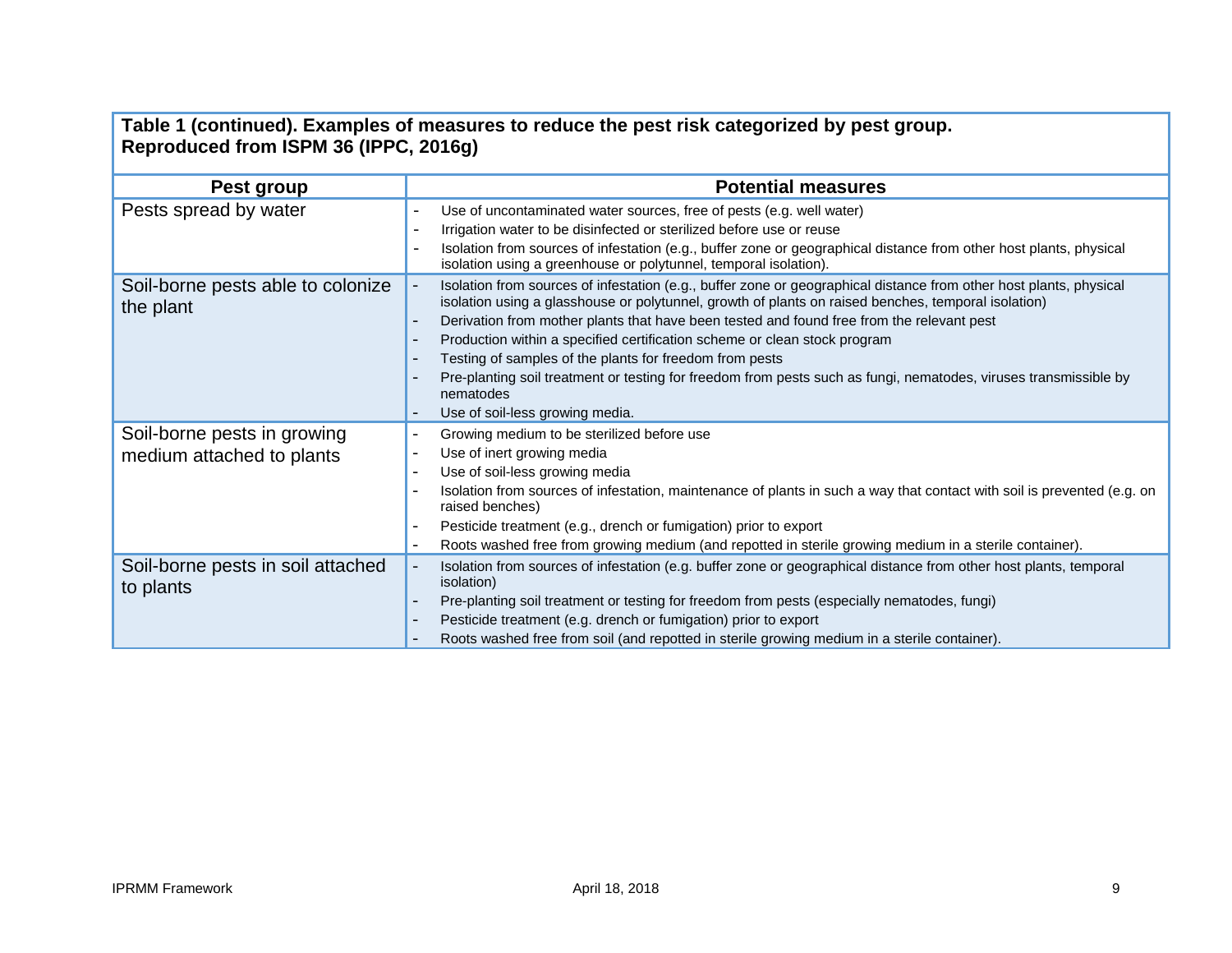| imported.<br>Reproduced from ISPM 36 (IPPC, 2016g). |                                                                                                          | Table 2.  Examples of measures to reduce the pest risk of plants for planting based on the type of plant material                                                                                                                                                                                                                                                                                                                                                                                                                                                                                                                                                                                                                                                                                                                                                                                                                                                                                                                                                                                                                                                                                                                                                                                                                                                                                                                                                                                                                                                                                                                                                                                                                                                                                                                                                                                                                                                                                                                                                                                                                                                                                                                                   |
|-----------------------------------------------------|----------------------------------------------------------------------------------------------------------|-----------------------------------------------------------------------------------------------------------------------------------------------------------------------------------------------------------------------------------------------------------------------------------------------------------------------------------------------------------------------------------------------------------------------------------------------------------------------------------------------------------------------------------------------------------------------------------------------------------------------------------------------------------------------------------------------------------------------------------------------------------------------------------------------------------------------------------------------------------------------------------------------------------------------------------------------------------------------------------------------------------------------------------------------------------------------------------------------------------------------------------------------------------------------------------------------------------------------------------------------------------------------------------------------------------------------------------------------------------------------------------------------------------------------------------------------------------------------------------------------------------------------------------------------------------------------------------------------------------------------------------------------------------------------------------------------------------------------------------------------------------------------------------------------------------------------------------------------------------------------------------------------------------------------------------------------------------------------------------------------------------------------------------------------------------------------------------------------------------------------------------------------------------------------------------------------------------------------------------------------------|
| Meristem culture and in vitro<br>culture            | Viruses and<br>virus-like<br>diseases.<br>bacteria,<br>fungi, stem<br>nematodes,<br>mites and<br>insects | Derivation from mother plants that have been tested and found free from the relevant pest<br>$\overline{\phantom{a}}$<br>Cultivation in sterile medium under sealed aseptic conditions<br>$\Box$<br>Testing of samples of the plants for freedom from pests<br>$\overline{\phantom{a}}$                                                                                                                                                                                                                                                                                                                                                                                                                                                                                                                                                                                                                                                                                                                                                                                                                                                                                                                                                                                                                                                                                                                                                                                                                                                                                                                                                                                                                                                                                                                                                                                                                                                                                                                                                                                                                                                                                                                                                             |
| Budwood/graftwood                                   | Bacteria and<br>viruses,<br>fungi,<br>insects and<br>other pests                                         | $\overline{a}$<br>Derivation from mother plants that have been tested and found free from the relevant pest<br>Isolation from sources of infestation (e.g., buffer zone or geographical distance from other host<br>$\overline{a}$<br>plants, physical isolation using a greenhouse, screenhouse or polytunnel, isolation in time (e.g.<br>growing season) from a source of infestation, i.e., temporal isolation)<br>Testing plants for freedom from pests<br>$\frac{1}{2}$<br>Production within a specified certification scheme or clean stock program that controls relevant pests<br>$\blacksquare$<br>Use of indicator plants<br>$\blacksquare$<br>Growing season inspection for freedom from pests or symptoms (e.g. at timed intervals, for example<br>$\blacksquare$<br>monthly for the three months before export or at different growth stages)<br>Growing season inspection of the mother plants<br>Inspection after harvest to meet a specified tolerance level for a pest (e.g. tolerance for bulb rots by<br>fungi/bacteria)<br>Ensuring appropriate conditions for symptom expression<br>Prevention of contact with sources of infestation (e.g., other plants)<br>Hygiene measures for handling pruning tools and equipment between different batches/lots<br>$\overline{\phantom{a}}$<br>Planning of activities in the place of production to work with plants of higher health first<br>$\overline{\phantom{a}}$<br>Use of dedicated clothing and equipment in isolated places (e.g., screenhouses)<br>$\blacksquare$<br>Production of tissue cultures (including meristem tip cultures) which may eliminate pathogens<br>$\overline{\phantom{a}}$<br>Pesticide treatments for control of pests and arthropod vectors of pests (e.g., aphids)<br>$\blacksquare$<br>Use of uncontaminated water sources, free of pests<br>$\overline{\phantom{a}}$<br>Irrigation water to be disinfected or sterilized before use or reuse<br>$\overline{\phantom{a}}$<br>Pre-planting soil treatment or testing for freedom from pests such as fungi, nematodes, viruses and<br>$\overline{\phantom{a}}$<br>nematodes or to meet a tolerance for soil-borne pests or their vectors<br>Use of soil-less growing media<br>$\overline{\phantom{a}}$ |
| Unrooted cuttings                                   | Insects,<br>viruses,<br>bacteria.<br>fungi and<br>other pests                                            | Measures listed above for Budwood/graftwood<br>$\overline{\phantom{a}}$<br>Hot water treatment<br>$\overline{\phantom{a}}$                                                                                                                                                                                                                                                                                                                                                                                                                                                                                                                                                                                                                                                                                                                                                                                                                                                                                                                                                                                                                                                                                                                                                                                                                                                                                                                                                                                                                                                                                                                                                                                                                                                                                                                                                                                                                                                                                                                                                                                                                                                                                                                          |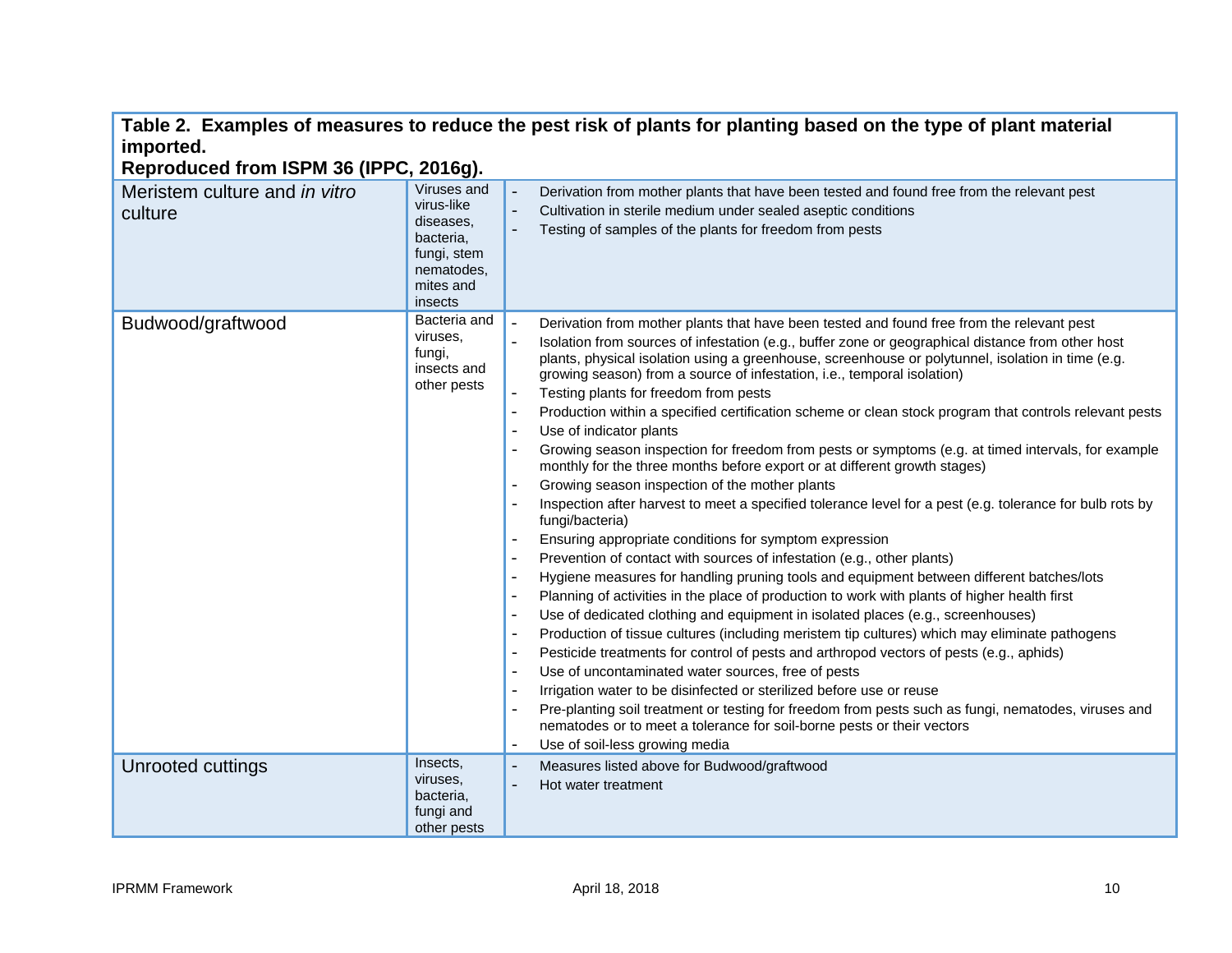### **Table 2 (continued). Examples of measures to reduce the pest risk of plants for planting based on the type of plant material imported.**

**Reproduced from ISPM 36 (IPPC, 2016g).**

| Rooted cuttings                                                          | Nematodes,<br>insects,<br>viruses and<br>bacteria and<br>other pests        | Measures depend, among other factors, on the pest risk of the growing medium used.<br>Measures listed above for Budwood/graftwood                                                                                                                                                                                                                                                                                                                                                                                                                                                                                  |
|--------------------------------------------------------------------------|-----------------------------------------------------------------------------|--------------------------------------------------------------------------------------------------------------------------------------------------------------------------------------------------------------------------------------------------------------------------------------------------------------------------------------------------------------------------------------------------------------------------------------------------------------------------------------------------------------------------------------------------------------------------------------------------------------------|
| Bulbs and tubers, root fragments,<br>root cuttings, rootlets or rhizomes | Nematodes,<br>viruses,<br>bacteria,<br>fungi,<br>insects and<br>other pests | Measures listed above for Budwood/graftwood<br>Hot water dipping to control nematodes<br>$\overline{a}$                                                                                                                                                                                                                                                                                                                                                                                                                                                                                                            |
| Bare root plants                                                         | <b>Nematodes</b><br>and all other<br>pests of the<br>aerial plant<br>part   | Measures listed above for Budwood/graftwood                                                                                                                                                                                                                                                                                                                                                                                                                                                                                                                                                                        |
| Plants in growing media<br>excluding soil                                | Nematodes<br>and all other<br>pests of the<br>aerial plant<br>part          | Measures listed above for Budwood/graftwood<br>$\overline{\phantom{a}}$<br>Growing medium to be sterilized before use<br>$\blacksquare$<br>Use of inert growing media<br>$\equiv$<br>Use of soil-less growing media<br>$\blacksquare$<br>Isolation from sources of infestation, maintenance of plants in such a way that contact with soil is<br>$\blacksquare$<br>prevented (e.g. on raised benches)<br>Pesticide treatment (e.g., drench or fumigation) prior to export<br>$\overline{\phantom{a}}$<br>Roots washed free from growing medium (and repotted in sterile growing medium in a sterile<br>container). |
| Plants in soil                                                           | <b>Nematodes</b><br>and all other<br>pests of the<br>aerial plant<br>part   | Measures listed above for Budwood/graftwood<br>$\overline{\phantom{0}}$<br>Measures listed above for Plants in growing media excluding soil<br>$\overline{a}$<br>Pre-planting soil treatment or testing for freedom from pests such as fungi, nematodes, viruses and<br>$\overline{\phantom{0}}$<br>nematodes or to meet a tolerance for soil-borne pests or their vectors                                                                                                                                                                                                                                         |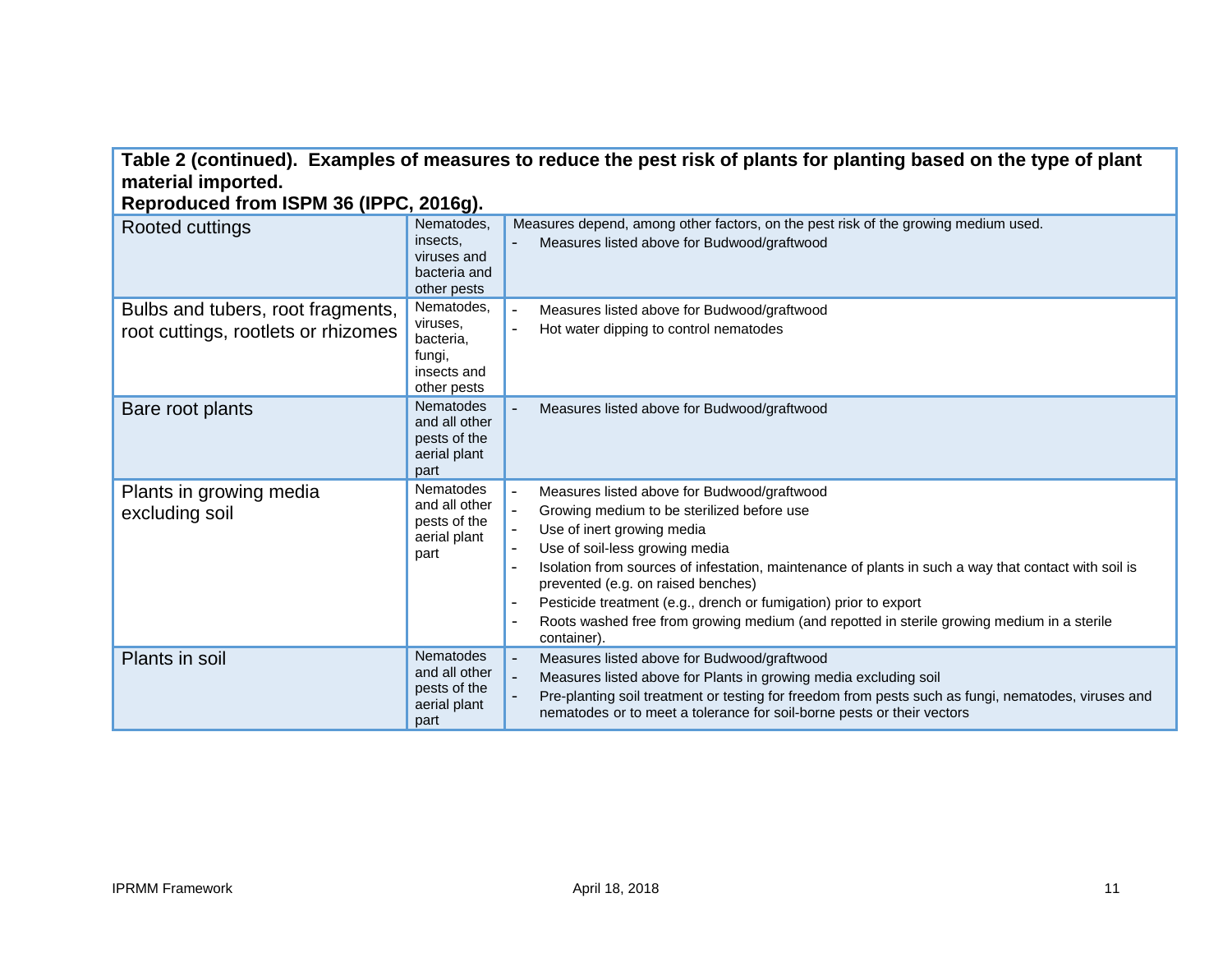# **Appendix 2**: **IPRMM Checklist**

To assist in designing an IPRMM, APHIS has developed a checklist to guide applicants through documentation of a proposed IPRMM. The checklist is provided below. The mitigation measures listed are examples and are not meant to be all inclusive or all mandatory

| <b>INITIATING EVENT</b>                 |                                                                                                                                                                      |                                                                                                                                            |                         |  |
|-----------------------------------------|----------------------------------------------------------------------------------------------------------------------------------------------------------------------|--------------------------------------------------------------------------------------------------------------------------------------------|-------------------------|--|
| <b>Initiating Event</b>                 | Requestor:                                                                                                                                                           | Date of request:                                                                                                                           | Salesforce Project No.: |  |
|                                         | Market access request?<br>Choose yes or no.                                                                                                                          | NAPPRA removal?<br>Choose yes or no.                                                                                                       |                         |  |
|                                         | Other? Choose yes or no.<br>Describe:                                                                                                                                |                                                                                                                                            |                         |  |
|                                         | Risk Manager:                                                                                                                                                        | Reg. Policy Spec.:                                                                                                                         |                         |  |
| <b>Commodity</b>                        | Scientific name:                                                                                                                                                     | Country(ies) of origin?                                                                                                                    |                         |  |
|                                         | Type of plant material:<br>$\Box$ Meristem tissue cultures<br><i>In vitro</i> cultures<br>Budwood<br>Unrooted cuttings;<br>□<br>Rooted cuttings<br>□                 | □ Root fragments, root cuttings rootlets or rhizomes<br>Bulbs and tubers<br>П<br>$\Box$ Bare root plants<br>Rooted plants in growing media |                         |  |
| <b>Previous</b><br><b>Documentation</b> | Does a PRA exist?<br>If Yes, what pests of concern were identified:                                                                                                  | Does a pest list exist?<br>If Yes, what pests of concern were identified:                                                                  |                         |  |
|                                         | Are there any pests of this commodity that can only be managed through certification and testing beyond visual inspection (e.g., viruses,<br>viroids, phytoplasmas)? |                                                                                                                                            |                         |  |
| <b>Cooperators</b>                      | Not all projects will have/require all participants.                                                                                                                 |                                                                                                                                            |                         |  |
|                                         | PERAL Analyst(s):                                                                                                                                                    | POP Staff:                                                                                                                                 |                         |  |
|                                         | <b>PIM Trade Director:</b><br>U.S. Industry:                                                                                                                         | Exporting country(ies) NPPO:<br>Exporting country(ies) Industry:                                                                           |                         |  |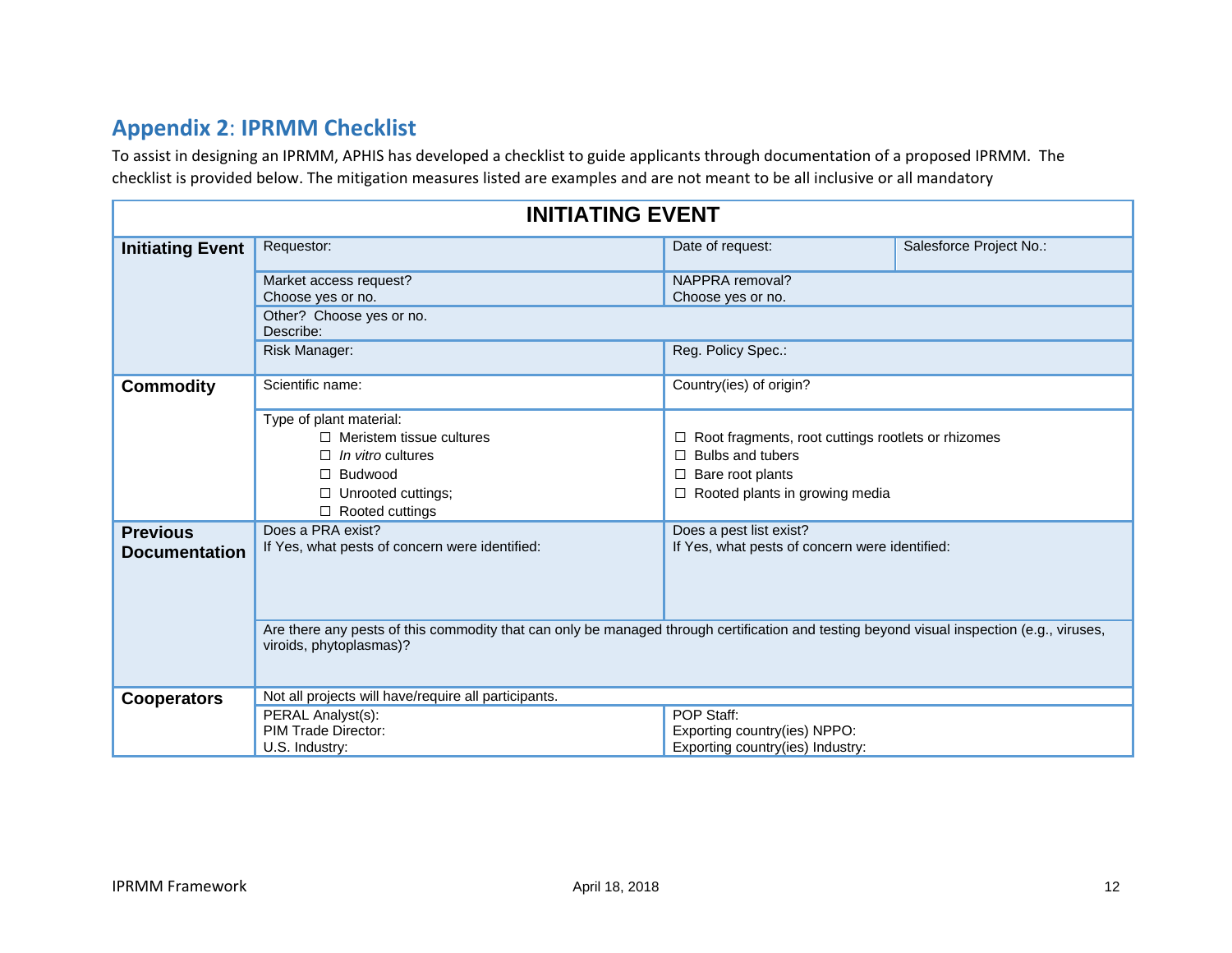| <b>RISK MANAGEMENT</b>                                                      |                                                                                                                                                                                                                                                                                                                                                                                                                   |                                                                                                  |  |
|-----------------------------------------------------------------------------|-------------------------------------------------------------------------------------------------------------------------------------------------------------------------------------------------------------------------------------------------------------------------------------------------------------------------------------------------------------------------------------------------------------------|--------------------------------------------------------------------------------------------------|--|
| <b>Applicable</b><br><b>Existing</b><br><b>Systems</b><br><b>Approaches</b> | Does an applicable systems approach already exist?<br>$\Box$ Plants in growing media (319.37-10)<br>□ Pelargonium spp. from a Country or Area Where Ralstonia solanacearum R3B2 Is Known to Occur (Plants for Planting Manual)<br>$\Box$ Other<br>If an appropriate systems approach exists, use it as the basis for the IPRMM. If no appropriate systems approach exists continue with<br>designing a new IPRMM. |                                                                                                  |  |
| <b>Plant Inputs</b>                                                         |                                                                                                                                                                                                                                                                                                                                                                                                                   |                                                                                                  |  |
| <b>Control Point/</b><br><b>Production</b><br><b>Component</b>              | <b>Hazard</b>                                                                                                                                                                                                                                                                                                                                                                                                     | <b>Mitigation</b>                                                                                |  |
| Seed                                                                        | Example:                                                                                                                                                                                                                                                                                                                                                                                                          | Examples:                                                                                        |  |
| <b>Mother Stock</b>                                                         | Introduction of regulated pests on starting plant<br>material                                                                                                                                                                                                                                                                                                                                                     | Use certified/tested source material from                                                        |  |
| Cuttings                                                                    |                                                                                                                                                                                                                                                                                                                                                                                                                   | Quarantine/isolate incoming source plants until<br>tested/inspected                              |  |
| Bare root plants                                                            |                                                                                                                                                                                                                                                                                                                                                                                                                   | Grow out and inspect prior acceptance into inventory                                             |  |
| <b>Tissue culture</b>                                                       |                                                                                                                                                                                                                                                                                                                                                                                                                   | Request pest free/testing documentation from supplier                                            |  |
|                                                                             |                                                                                                                                                                                                                                                                                                                                                                                                                   | Keep loading docks clean and free of plant debris<br>Propagate on site from healthy stock plants |  |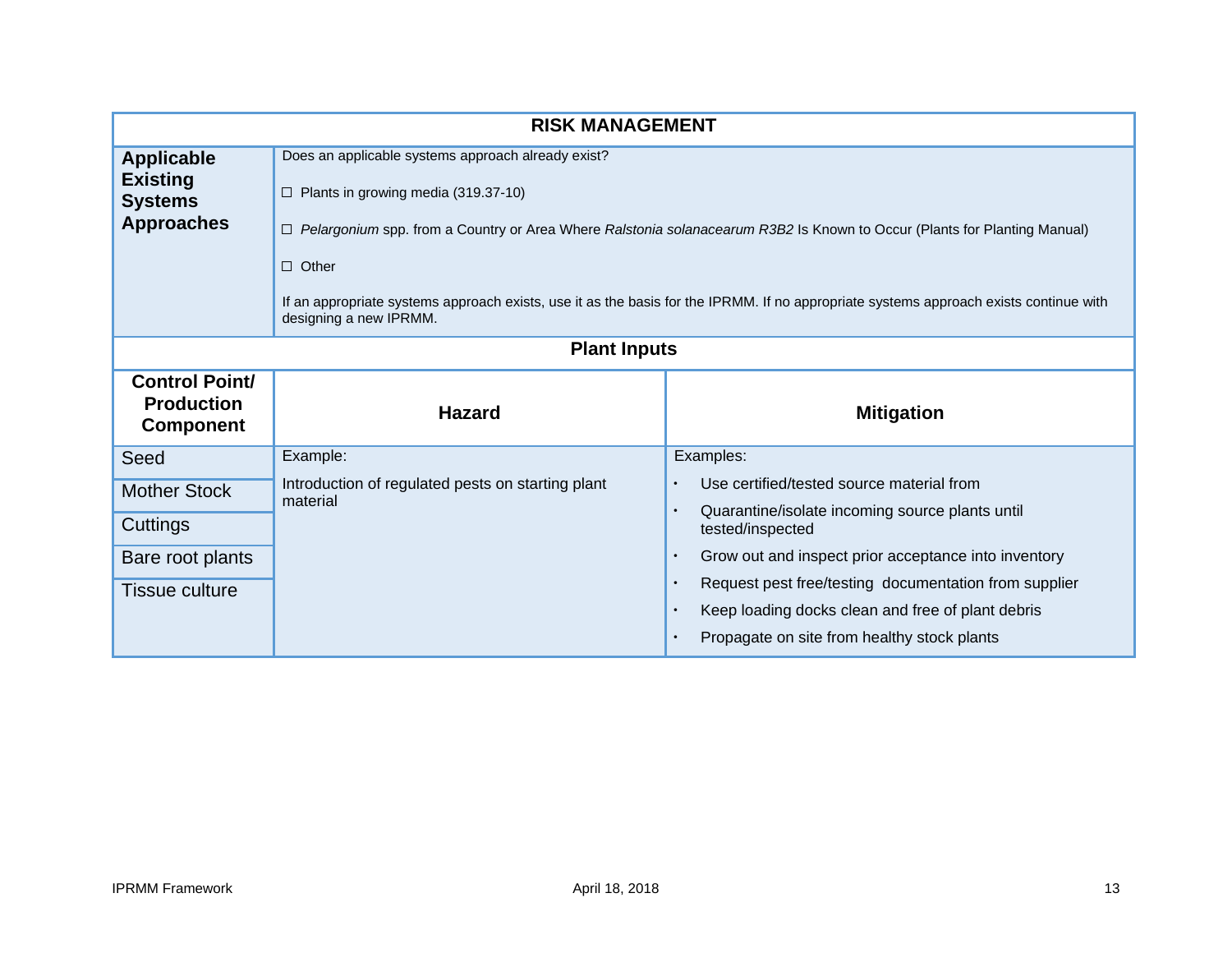| <b>Production Inputs</b>                                       |                                                                                                                                                         |                                                                                                                                                                                                                                                                                                                                                                                                                                  |  |
|----------------------------------------------------------------|---------------------------------------------------------------------------------------------------------------------------------------------------------|----------------------------------------------------------------------------------------------------------------------------------------------------------------------------------------------------------------------------------------------------------------------------------------------------------------------------------------------------------------------------------------------------------------------------------|--|
| <b>Control Point/</b><br><b>Production</b><br><b>Component</b> | <b>Hazard</b>                                                                                                                                           | <b>Mitigation</b>                                                                                                                                                                                                                                                                                                                                                                                                                |  |
| Media                                                          | Examples:<br>Used/contaminated growing media<br>Unapproved media/native soils<br>$\bullet$<br>Infested field soil (for field-grown plants)<br>$\bullet$ | Examples:<br>Use new or treated growing media<br>Avoid contact between growing media, separate growing media with<br>$\bullet$<br>native soils<br>Store media in clean area and avoid standing water in storage area<br>$\bullet$<br>Use of soil-less growing media<br>$\bullet$<br>Test fields for soilborne pests of concern; treat soil as necessary<br>Grow in field that was previously cropped with non-hosts<br>$\bullet$ |  |
| Water<br>Tools/Equipment                                       | Contaminated irrigation water<br>$\bullet$<br>Contaminated recycled or recaptured water<br>$\bullet$<br>Contaminated tools                              | Source water from sealed deep well<br>$\bullet$<br>Use municipal water source<br>$\bullet$<br>Treat water (e.g., UV, chlorination, ozonation)<br>Regularly disinfect tools/equipment or use disposable tools (e.g.,<br>$\bullet$                                                                                                                                                                                                 |  |
| Containers                                                     | Used/contaminated containers<br>$\bullet$                                                                                                               | razor blades)<br>Use new, unused containers<br>$\bullet$<br>Sterilize containers between use                                                                                                                                                                                                                                                                                                                                     |  |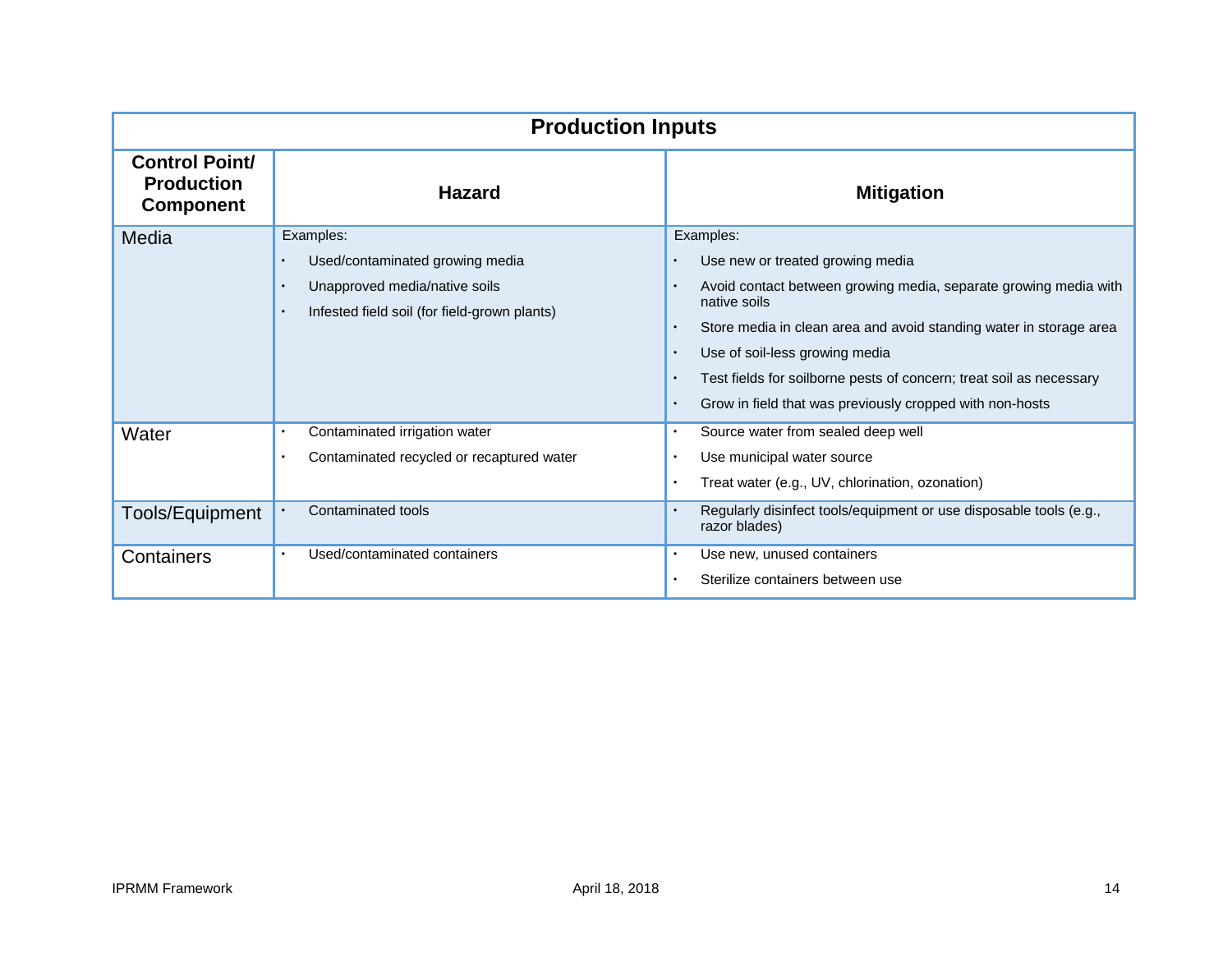| <b>Production processes</b>                                    |                                                                     |                                                                                        |  |
|----------------------------------------------------------------|---------------------------------------------------------------------|----------------------------------------------------------------------------------------|--|
| <b>Control Point/</b><br><b>Production</b><br><b>Component</b> | <b>Hazard</b>                                                       | <b>Mitigation</b>                                                                      |  |
| Propagation                                                    | Examples:                                                           | Examples:                                                                              |  |
|                                                                | Introduction of regulated pests from infected mother<br>stock       | Ensure pest free status of mother plants through inspection and<br>testing             |  |
|                                                                | Introduction of contaminated tools/equipment<br>$\bullet$           | Follow strict sanitation protocols in propagation/transplant facilities                |  |
| Planting                                                       | Introduction of contaminated tools/equipment<br>$\bullet$           | Regularly disinfect tools/equipment between fields/benches<br>$\bullet$                |  |
|                                                                |                                                                     | Cultivation in sterile medium under sealed aseptic conditions                          |  |
|                                                                |                                                                     | Schedule planting time to avoid pest populations                                       |  |
| Pest                                                           | Failure to properly manage for pests during production<br>$\bullet$ | Grow solely in a pest exclusionary structure<br>$\bullet$                              |  |
| management                                                     | of plants results in infection/infestation                          | Isolate fields from potential sources of pests<br>$\bullet$                            |  |
|                                                                |                                                                     | Use field cages to exclude arthropod vectors                                           |  |
|                                                                |                                                                     | Develop a documented pest management plan<br>$\bullet$                                 |  |
|                                                                |                                                                     | Regular scouting/inspection/ sampling and testing of plants during<br>production cycle |  |
|                                                                |                                                                     | Survey/ monitoring/trapping for arthropods<br>$\bullet$                                |  |
|                                                                |                                                                     | Pesticide treatments as necessary                                                      |  |
|                                                                |                                                                     | Use cultural controls<br>$\bullet$                                                     |  |
|                                                                |                                                                     | Use resistant or less susceptible varieties<br>$\bullet$                               |  |
|                                                                |                                                                     | Train workers to identify/manage pests                                                 |  |
|                                                                |                                                                     | Production in pest free area, pest free production sites                               |  |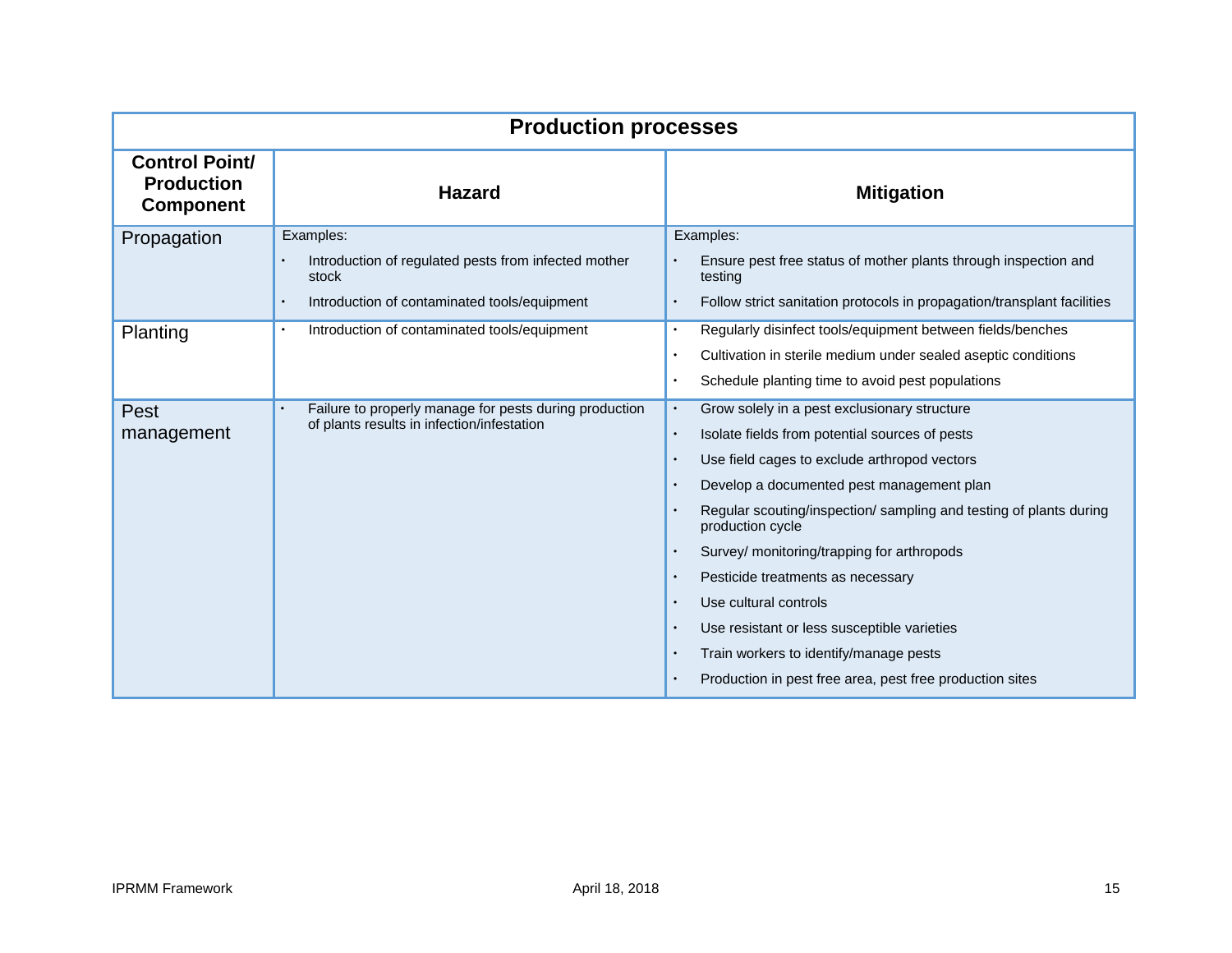| <b>Production processes (continued)</b>  |                                                                                                                                                                   |                                                                                                                                                                                                                                                                                                                                                                                   |
|------------------------------------------|-------------------------------------------------------------------------------------------------------------------------------------------------------------------|-----------------------------------------------------------------------------------------------------------------------------------------------------------------------------------------------------------------------------------------------------------------------------------------------------------------------------------------------------------------------------------|
| Irrigation                               | Improper/faulty irrigation equipment allows<br>contamination with regulated pests<br>Improper irrigation creates favorable environment for<br>disease development | Use drip irrigation to reduce splashing<br>Avoid emitters, hose ends contacting soil/floors<br>Avoid overhead irrigation<br>$\bullet$<br>Avoid creating standing water pools<br>$\bullet$<br>Periodic disinfection of irrigation systems                                                                                                                                          |
| <b>Harvest</b>                           | Plants are infested/reinfested during harvest                                                                                                                     | Disinfect harvest tools periodically<br>Disinfect harvest equipment between fields<br>Safeguard harvested plant material                                                                                                                                                                                                                                                          |
| Sanitation:<br>• Facility<br>• Equipment | Lack of proper sanitation results in pests introduced into<br>the production system                                                                               | Greenhouse floors and wall disinfected between crops<br>Fallow/crop=free periods<br>$\bullet$<br>Soil fumigation<br>Tools and equipment properly disinfected<br>Use of dedicated clothing/footwear and equipment for each<br>greenhouse/field/production site<br>Workers trained in sanitation/hygiene methods<br>Removal and proper disposal of any plant debris<br>Weed control |
| Hygiene                                  | Workers contaminate production site/plants via failure to<br>practice proper hygiene                                                                              | Workers trained in proper hygiene practices<br>$\bullet$<br>Use of footbaths and wash stations<br>$\bullet$<br>Prohibit food/eating in production areas<br>$\bullet$                                                                                                                                                                                                              |
| Packing                                  | Plants contaminated/infected/infested during packing<br>$\bullet$                                                                                                 | Plants safeguarded during packing<br>$\bullet$<br>Packing area maintained free of weeds, pests<br>Plants inspected prior to export                                                                                                                                                                                                                                                |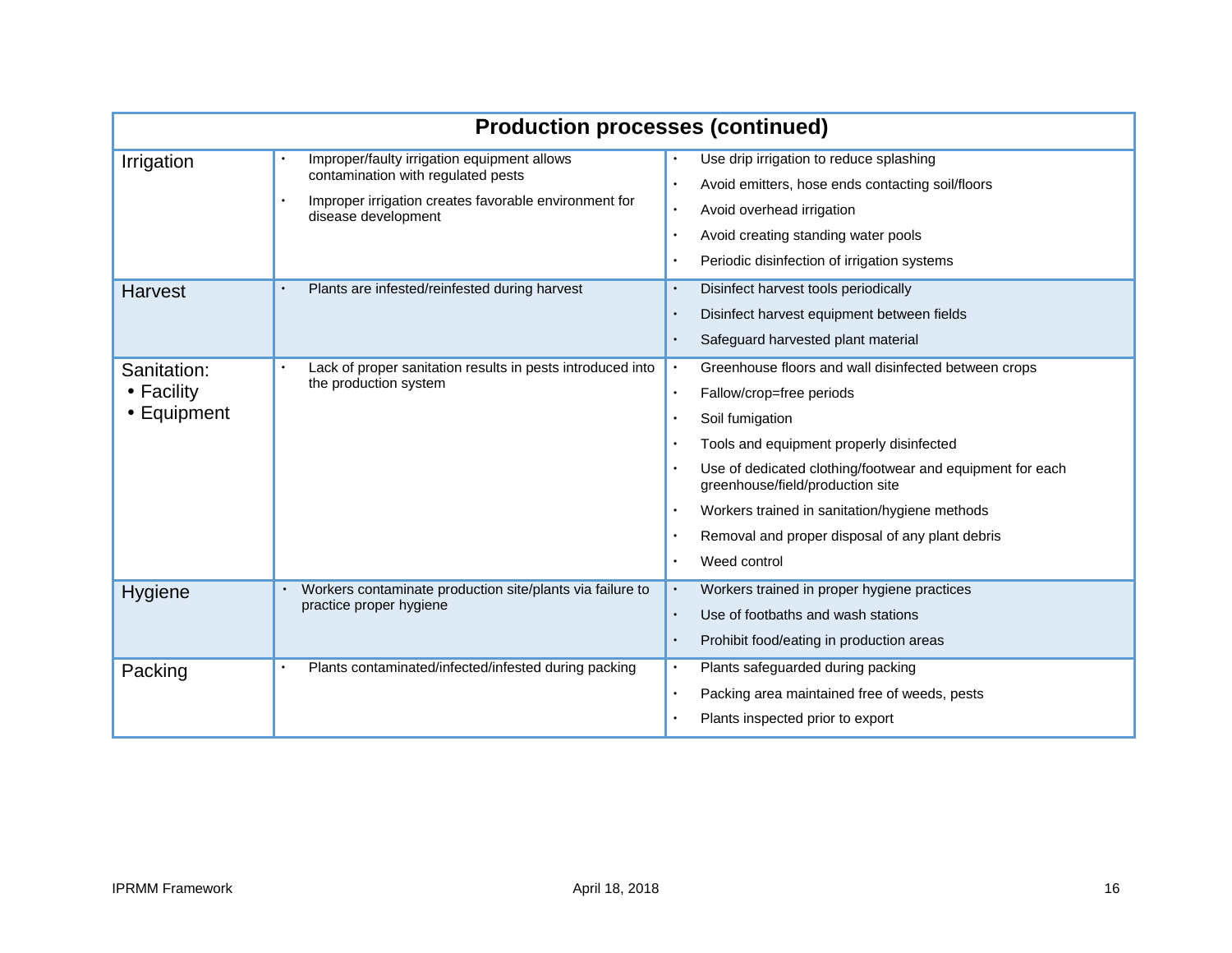| Place of production design/infrastructure                      |                                                                                                      |                                                                                                                                                                                                                                                                                                                                                                                                                                                                       |  |
|----------------------------------------------------------------|------------------------------------------------------------------------------------------------------|-----------------------------------------------------------------------------------------------------------------------------------------------------------------------------------------------------------------------------------------------------------------------------------------------------------------------------------------------------------------------------------------------------------------------------------------------------------------------|--|
| <b>Control Point/</b><br><b>Production</b><br><b>Component</b> | <b>Hazard</b>                                                                                        | <b>Mitigation</b>                                                                                                                                                                                                                                                                                                                                                                                                                                                     |  |
| Open Field                                                     | Examples:<br>Field design fails to prevent pest incursions and<br>$\bullet$<br>infection/infestation | Examples:<br>Field isolated from potential pest hosts/surrounded by buffer to<br>prevent pest entry<br>Non-host cropping history<br>Restricted entry into production fields                                                                                                                                                                                                                                                                                           |  |
| Screenhouse/<br>Greenhouse                                     | Greenhouse/screenhouse design fails to prevent pest<br>incursions and infection/infestation          | Covering with solid materials (glass, plastic) or screening with mesh<br>size small enough to exclude arthropod pests/vectors<br>Entry restricted to authorized personnel<br>Automatic closing doors<br>All entryways and other openings screened<br>Use of flooring that can be easily cleaned/disinfected and covers<br>native soil<br>Use raised benches to prevent splashing / contact with floors/soil<br>Production sites equipped with wash stations/footbaths |  |
| Other<br>Containment                                           | Field/greenhouse growing systems insufficient to<br>$\bullet$<br>mitigate pest threat                | Plants produced in containment: e.g., growth chamber, cages, etc.                                                                                                                                                                                                                                                                                                                                                                                                     |  |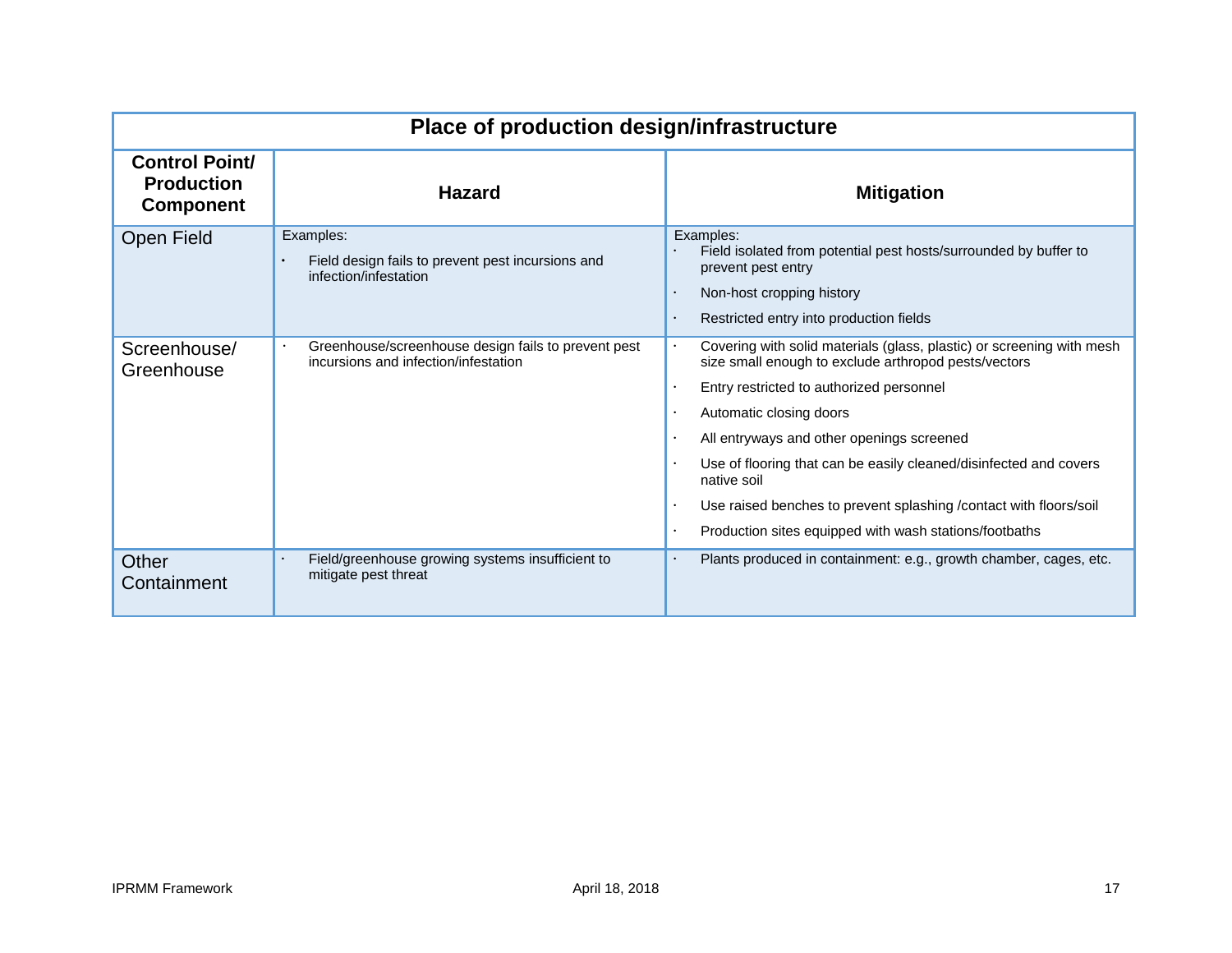| <b>Administration &amp; Oversight</b> |                                                                                                                                                                                    |                                 |  |
|---------------------------------------|------------------------------------------------------------------------------------------------------------------------------------------------------------------------------------|---------------------------------|--|
| Agreements                            | Written agreement between APHIS and NPPO of country origin agreeing to provisions of IPRMM exists?                                                                                 |                                 |  |
|                                       | Written agreement abide by IPRMM exists between NPPO of exporting country and producer?                                                                                            |                                 |  |
| Registered<br>production sites        | Participating producers are approved/registered with NPPO of exporting country?                                                                                                    |                                 |  |
| Site visit                            | APHIS reserves the right to conduct site visits prior to approval of an IPPRM or if repeated interceptions or other major noncompliances<br>are detected.                          |                                 |  |
| <b>Audits</b>                         | A documented process for approval audits and periodic production cycle audits by APHIS, the NPPO of the exporting country or<br>their designee exists?                             |                                 |  |
|                                       | A documented process for periodic production cycle internal audits by the place of production exists?                                                                              |                                 |  |
| Tracking / tracing                    | A system for tracking/tracing each consignment from the place of production to the retailer exists?                                                                                |                                 |  |
|                                       | Every package in a consignment is labeled with tracking information?                                                                                                               |                                 |  |
| Certification                         | An export inspection is conducted by the NPPO of the exporting country no more than 30 days prior to export?                                                                       |                                 |  |
|                                       | Every consignment is accompanied by a phytosanitary certificate and any required additional declarations issued by the NPPO of<br>the exporting country?                           |                                 |  |
| Record keeping                        | The place of production is required to maintain the following records for three years and make them available for inspection by APHIS<br>and/or the NPPO of the exporting country: |                                 |  |
|                                       | $\Box$ Source/origin of incoming plant material                                                                                                                                    | $\Box$ Sampling/testing records |  |
|                                       | $\Box$ Scouting/inspection records                                                                                                                                                 | $\Box$ Audit records            |  |
|                                       | $\Box$ Pest management plan                                                                                                                                                        | $\Box$ Export records           |  |
|                                       | $\Box$ Pest management records                                                                                                                                                     |                                 |  |